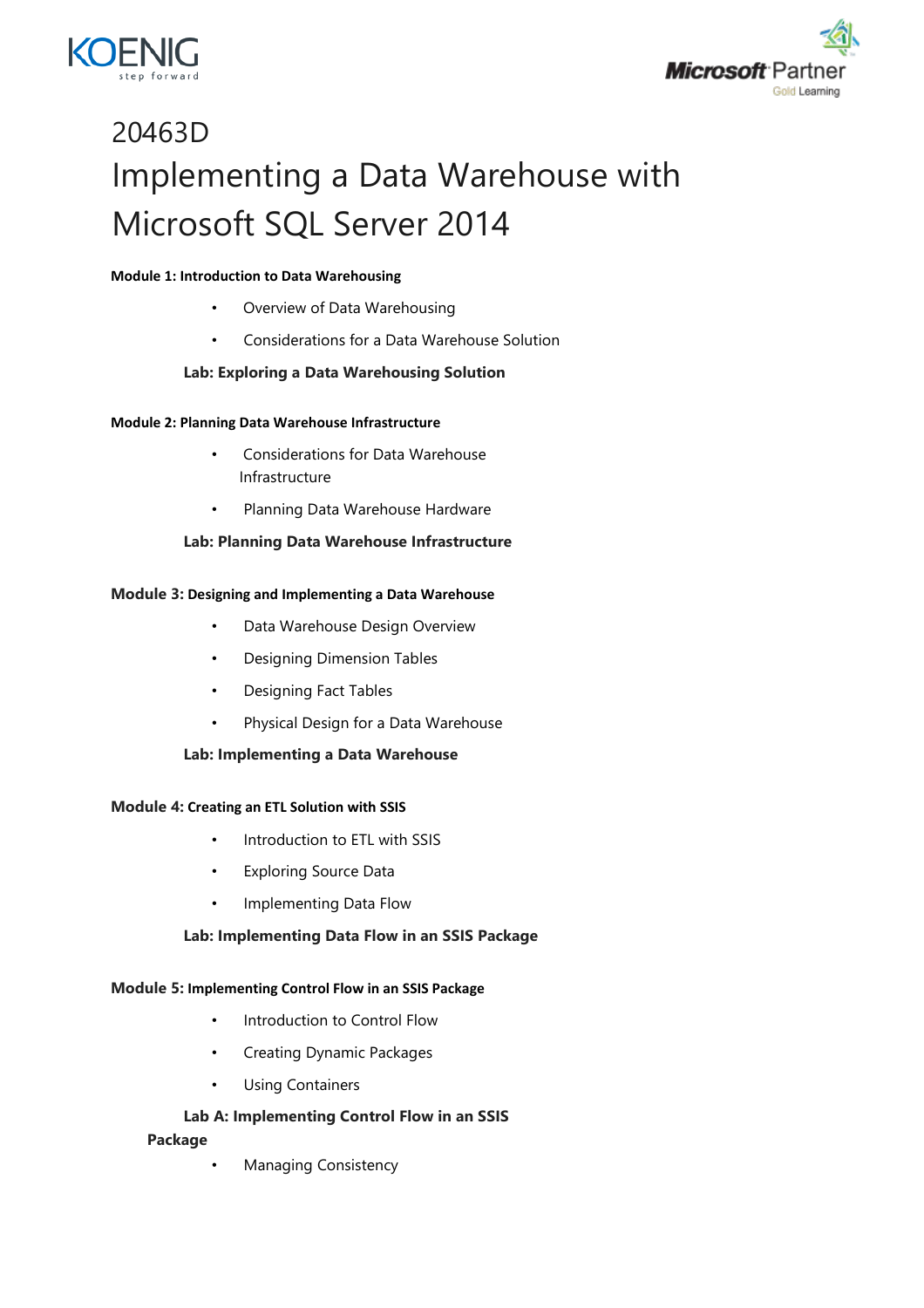## **Lab B: Using Transactions and Checkpoints**

#### **Module 6: Debugging and Troubleshooting SSIS Packages**

- Debugging an SSIS Package
- Logging SSIS Package Events
- Handling Errors in an SSIS Package

## **Lab: Debugging and Troubleshooting an SSIS Package**

#### **Module 7: Implementing a Data Extraction Solution**

- Planning Data Extraction
- **Extracting Modified Data**

#### **Lab: Extracting Modified Data**

#### **Module 8: Loading Data into a Data Warehouse**

- Planning Data Loads
- Using SSIS for Incremental Loads
- Using Transact SQL Loading Techniques

## **Lab: Loading a Data Warehouse**

#### **Module 9: Enforcing Data Quality**

- Introduction to Data Quality
- Using Data Quality Services to Cleanse Data

#### **Lab A: Cleansing Data**

• Using Data Quality Services to Match Data

#### **Lab B: Deduplicating Data**

#### **Module 10: Master Data Services**

- Introduction to Master Data Services
- Implementing a Master Data Services Model
- Managing Master Data
- Creating a Master Data Hub

#### **Lab: Implementing Master Data Services**

#### **Module 11: Extending SQL Server Integration Services**

- Using Scripts in SSIS
- Using Custom Components in SSIS

#### **Lab: Using Custom Scripts**